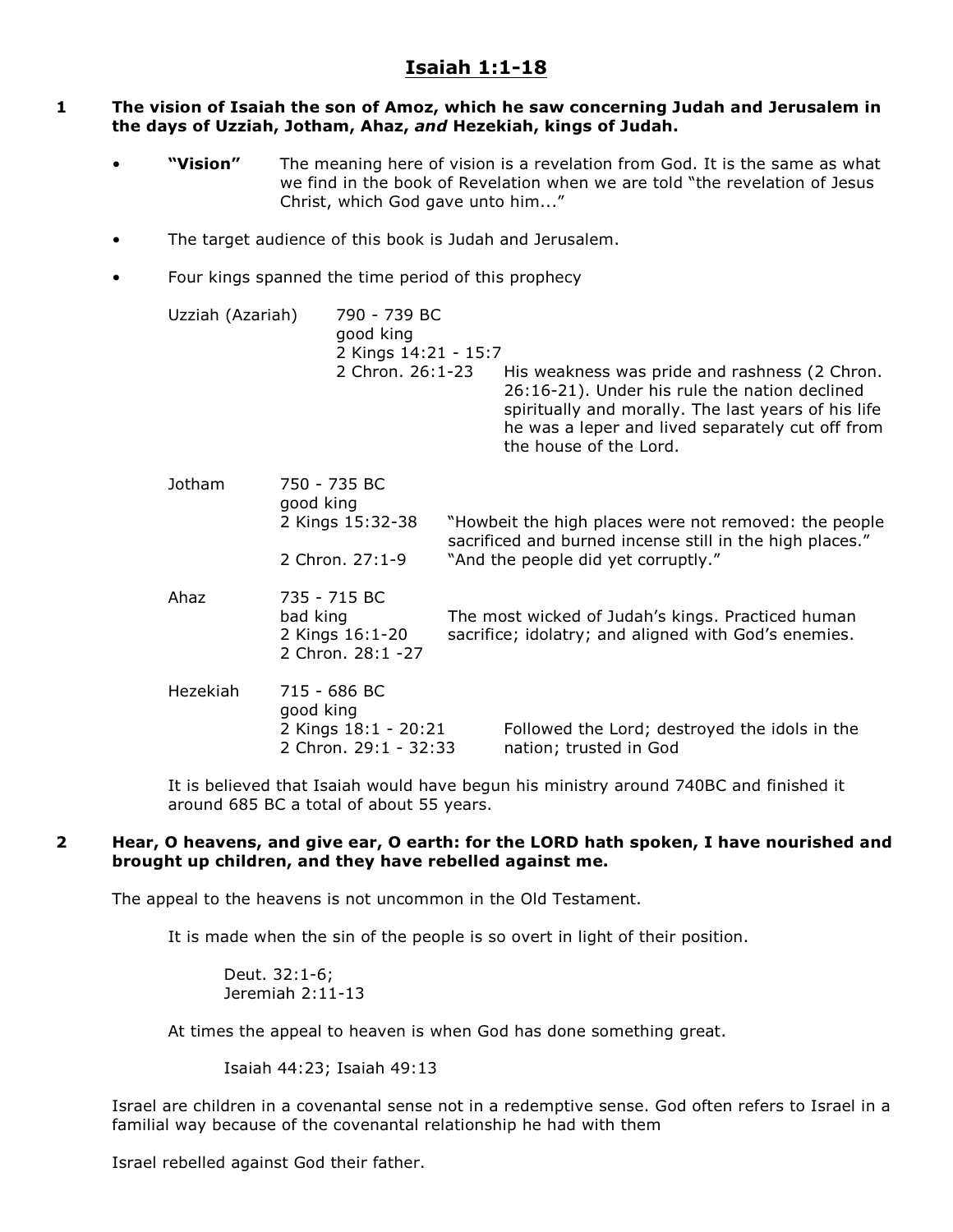# **3 The ox knoweth his owner, and the ass his master's crib:** *but* **Israel doth not know, my people doth not consider.**

Dumb animals know who supplies their needs. These two animals are among the dumbest and stubbornest of all animals.

Israel (here the prophet speaks to both the northern and southern kingdom because ultimately they are one) does not know nor even consider.

Hosea 4:6 "My people are destroyed for lack of knowledge: because thou hast rejected knowledge, I will also reject thee, that thou shalt be no priest to me: seeing thou hast forgotten the law of thy God, I will also forget thy children."

## **4 Ah sinful nation, a people laden with iniquity, a seed of evildoers, children that are corrupters: they have forsaken the LORD, they have provoked the Holy One of Israel unto anger, they are gone away backward.**

There is a seven fold condemnation of Israel. Isaiah often uses "sevens" in his book.

- 1) Sinful nation instead of being holy, Ex. 19:6, they were sinful
- 2) People laden with iniquity instead of being righteous, Deut. 16:20, they were sinful
- 3) Seed of evildoers instead of doing good, Deut. 6:18, they did evil
- 4) Children that are corrupters instead of worshiping, Ex. 20:2-5, God they became corrupt, Deut. 4:14-16
- 5) They have forsaken the Lord instead of following God, 1 Kings 18:21, they forsook him

6) They have provoked the Holy One of Israel - instead of not provoking God, Ex. 23:21, Israel regularly provoked him by following after false gods, Deut. 31:20

7) They are gone away backward - instead of moving ahead with God, Deut. 12:32; 13:4, they turned away

# **5 Why should ye be stricken any more? ye will revolt more and more: the whole head is sick, and the whole heart faint.**

Israel did not receive correction - Jer. 2:30; 5:3 - and received judgment.

There is no need for further warning as the entire body is corrupt and sick.

God will warn nations for only so long and then they are suddenly cut off.

## **6 From the sole of the foot even unto the head** *there is* **no soundness in it;** *but* **wounds, and bruises, and putrifying sores: they have not been closed, neither bound up, neither mollified with ointment.**

Everything God has tried to do to heal the nation has failed. It is a hopeless case. Nothing works. The inference is that there is no cure and so destruction is coming.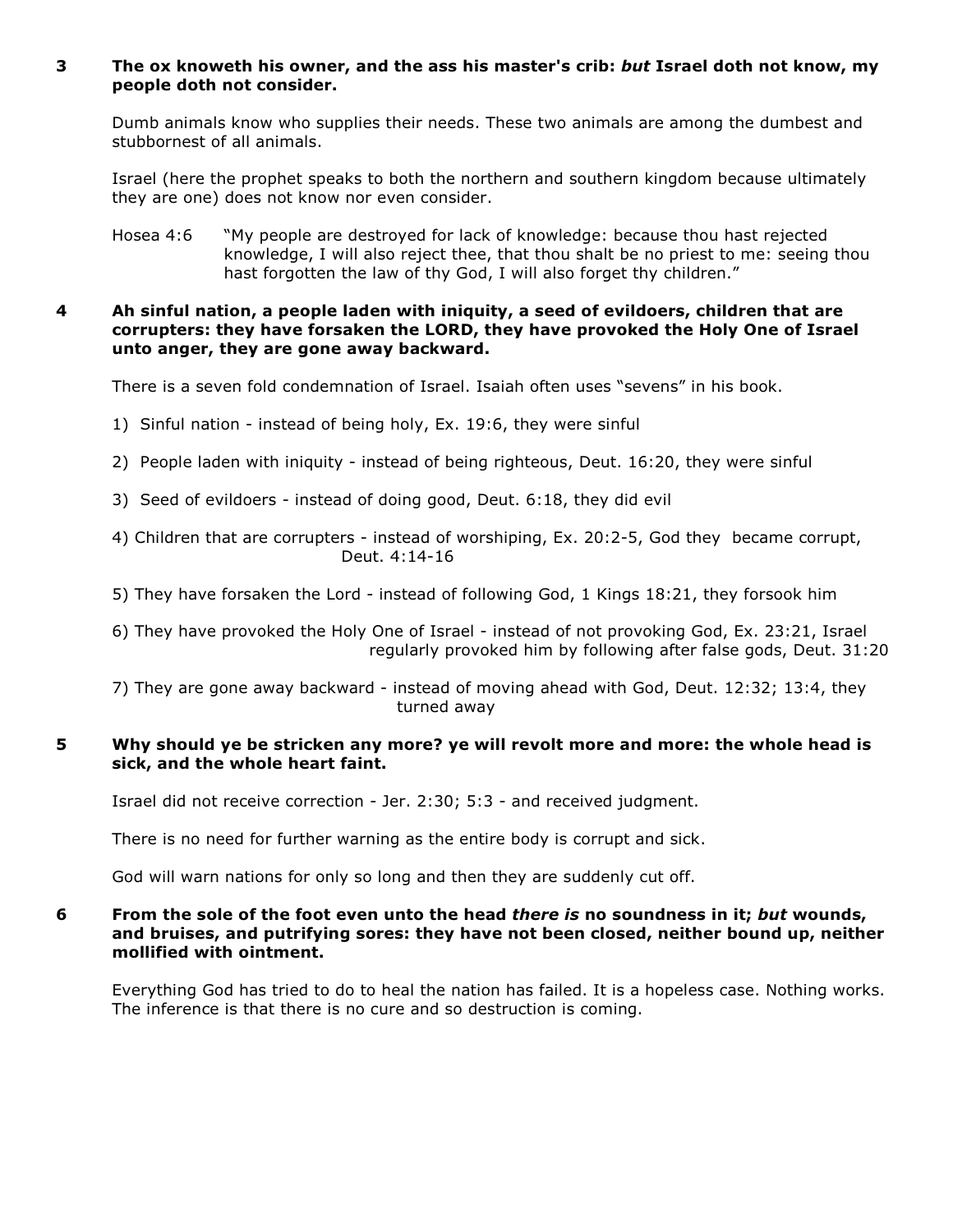- **7 Your country** *is* **desolate, your cities** *are* **burned with fire: your land, strangers devour it in your presence, and** *it is* **desolate, as overthrown by strangers.**
- **8 And the daughter of Zion is left as a cottage in a vineyard, as a lodge in a garden of cucumbers, as a besieged city.**
- **9 Except the LORD of hosts had left unto us a very small remnant, we should have been as Sodom,** *and* **we should have been like unto Gomorrah.**

The Biblical concept of the remnant is an important theme woven throughout the Bible. The term remnant can apply to:

- 1. A historical remnant such as those few who survive a battle or a catastrophe.
- 2. The providentially preserved portion of the Jewish people.
- 3. The eschatological remnant who survive times of great judgments in history culminating finally in the second coming of Messiah.

The Hebrew words *yether*, יתר *yether {yeh'-ther} ("what is left")* (Deuteronomy 3:11, 28:54) and

 $she'$ ar, שארית she'ar {sheh-awr'} ("the remainder") (Ezra 3:8, Isa. 10:20, 11:16), *she'erith* שארית she'eriyth {sheh-ay-reeth'} ("residue") (2 Kings 19:31, Isa. 14:30) all denote that which is left over after a war, after a time of testing, a disaster, or a period of apostasy.

# Jehovah's Remnant

"In the history of Israel a remnant may be discerned, a spiritual Israel within the national Israel. In Elijah's time 7000 had not bowed the knee to Baal (1 Kings 19:13). In Isaiah's time it was the "very small remnant" for whose sake God still forebore to destroy the nation (Isaiah 1:9). During the captivities the remnant appears in Jews like Esther, Mordecai, Ezekiel, Daniel, Shadrach, Meshach, and Abednego.... At the time of our Lord, John the Baptist, Simeon, Anna, and "those who looked for redemption in Jerusalem" (Luke 2:38) were the remnant. During the Church Age the remnant is composed of believing Jews (Romans 11:4-5)." Notes from the Scofield Bible on the "remnant"

# **10 Hear the word of the LORD, ye rulers of Sodom; give ear unto the law of our God, ye people of Gomorrah.**

• "Hear"; "Give ear"

Often times the scripture calls upon us to listen to what God has to say.

"Who will believe our report?" - Isaiah 53:1

"Hear, O Israel..." - Deut. 6:4

"Who hath ears to hear, let him hear." - Matt. 13:9

"Be doers of the word, and not hearers only, deceiving your own selves." James 1:22

- There is a parallelism of thought in this verse: "the word of the LORD" and "the law of our God" are equated. The "torah" used here is more than just the Pentateuch. It is the entire teaching of Moses and the prophets concerning the spiritual and moral requirements of God.
- First, the rulers are addressed and then the people. The order may imply that the rulers have the greatest responsibility but the people will also be held responsible before God for their choices.
- Sodom and Gomorrah are used here figuratively of the rulers and people of Judah and Jerusalem.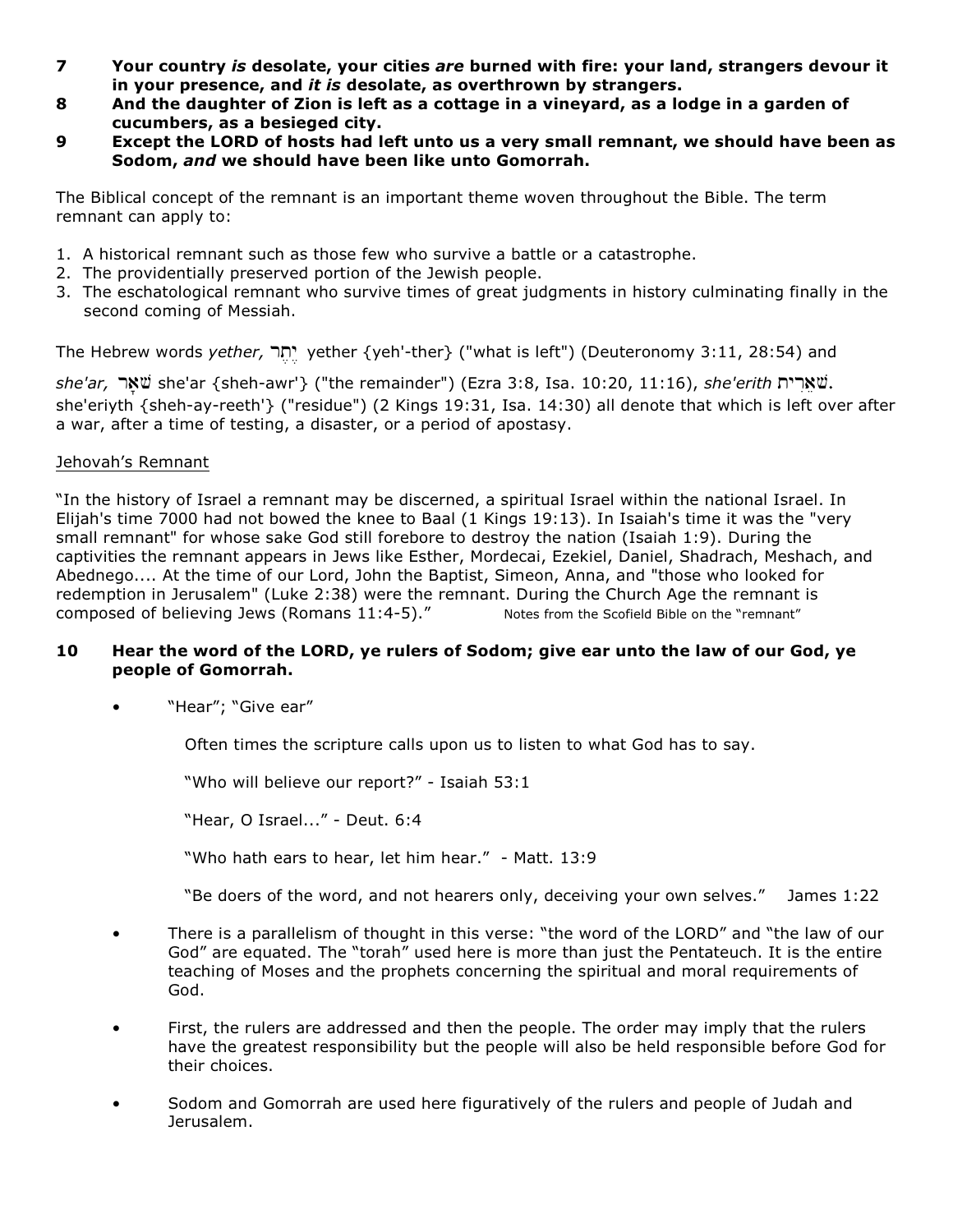- **11 To what purpose** *is* **the multitude of your sacrifices unto me? saith the LORD: I am full of the burnt offerings of rams, and the fat of fed beasts; and I delight not in the blood of bullocks, or of lambs, or of he goats.**
- **12 When ye come to appear before me, who hath required this at your hand, to tread my courts?**
- **13 Bring no more vain oblations; incense is an abomination unto me; the new moons and sabbaths, the calling of assemblies, I cannot away with;** *it is* **iniquity, even the solemn meeting.**
- **14 Your new moons and your appointed feasts my soul hateth: they are a trouble unto me; I am weary to bear** *them***.**

Not only were the people very sinful in their actions but they were hypocrites.

vs. 11 - they were offering sacrifices

Sacrifice is foundational to God's worship system (Lev. 17:11) but God demands worship from the heart as part of our worship of Him.

1 Samuel 15:22 1 Chronicles 29:16-19 Joel 2:12-13 Deuteronomy 10:12-16 (Deuteronomy 5:22-29) Jeremiah 17:9

vs. 12 - the Israelites came to the temple to appear before God. Their actions profaned the worship of God and his Holy Temple.

> Isaiah questions who has asked them to do this. The question requires a negative answer. No one has.

vs. 13-14 - God commands the religious activities of the people to cease. The worship proscribed by God had become an abomination to the Lord.

# **15 And when ye spread forth your hands, I will hide mine eyes from you: yea, when ye make many prayers, I will not hear: your hands are full of blood.**

Psalm 66:18 Isaiah 59:1-2

In verses 10-15, God exposes the sinful, hypocrisy of their worship. In the next 3 (16-18) verses he instructs them on what they need to do to cleanse themselves. In verse 18 we have a poignant expression of the prophet's heart for God.

## **16 Wash you, make you clean; put away the evil of your doings from before mine eyes; cease to do evil;**

Four demands are made of the people:

- 1) Wash this speaks of outward filth but is used here metaphorically speaking of the sinful practices that are being done.
- 2) Make clean this speaks of the internal filth we have.
	- Matt. 15:18,19 "But those things which proceed out of the mouth come forth from the heart; and they defile the man. 19 For out of the heart proceed evil thoughts, murders, adulteries, fornications, thefts, false witness, blasphemies"
- 3) Put away evil doings they are to stop their sinful practices they are now practicing.